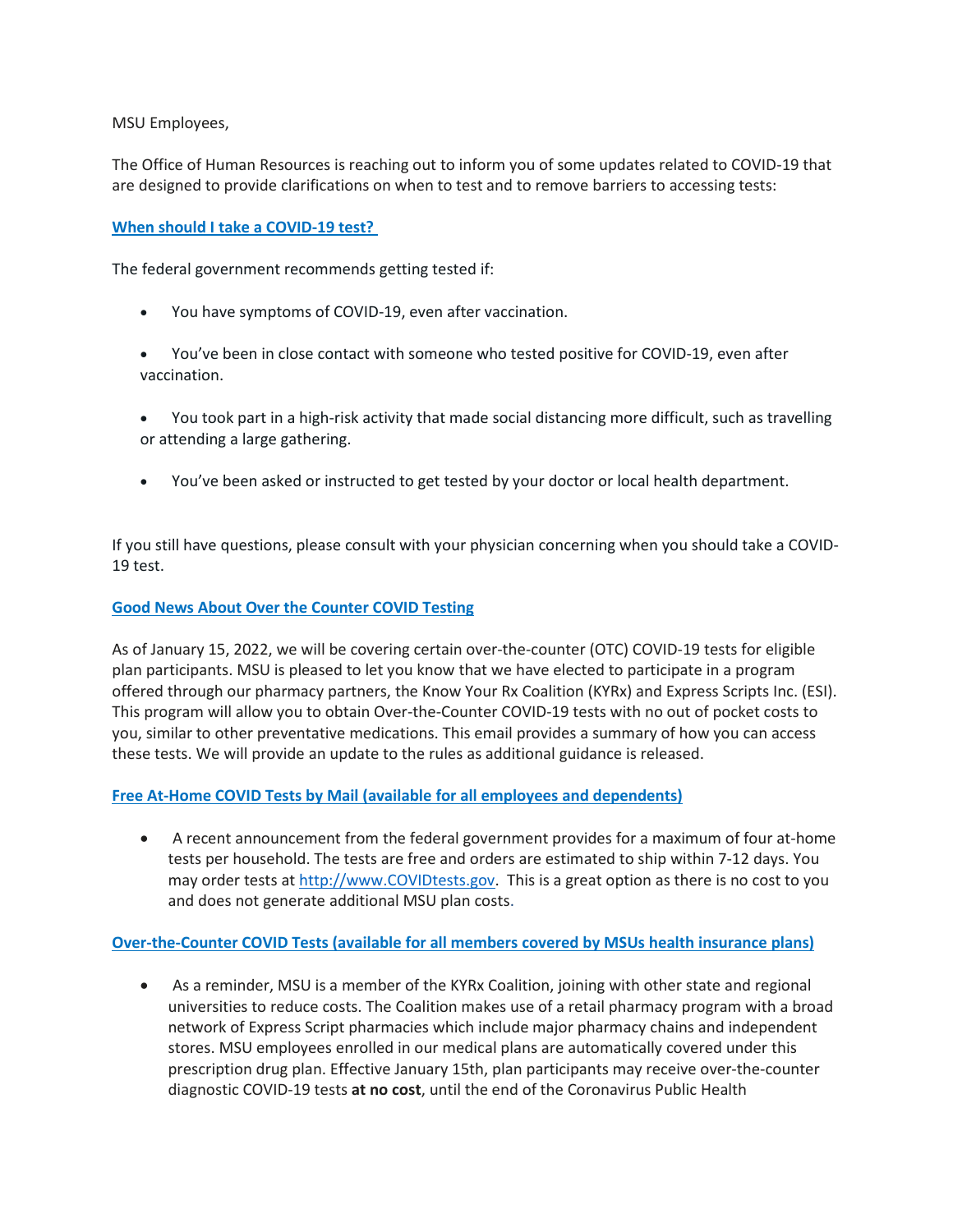Emergency. **We are pleased to let you know that as of Friday 1/28 you can get the tests from any ESI in-network pharmacy with zero copayment at the point of sale.**

#### **Here's how it works:**

- 1. Call your local retail pharmacy to see if they have at-home COVID-19 testsavailable.
- 2. Take your insurance card to a retail pharmacy in your network.
- 3. Bring the COVID-19 test to the pharmacy counter, not the regular checkout lane.<sup>1</sup>
- 4. Check out at the pharmacy counter and show your insurance card. Your at-home COVID-19 test should automatically ring up at no cost to you.

#### **Here are a few helpful places to find information:**

- 1. To find a retail pharmacy in your network visit [express-scripts.com](https://nam12.safelinks.protection.outlook.com/?url=http%3A%2F%2Fexpress-scripts.com%2F&data=04%7C01%7Cd.ullrich%40moreheadstate.edu%7Cb2731424579241d000e308d9e1c14f66%7C6135a844853b4b8c9020ae7f7ccf6c22%7C0%7C0%7C637789042760980926%7CUnknown%7CTWFpbGZsb3d8eyJWIjoiMC4wLjAwMDAiLCJQIjoiV2luMzIiLCJBTiI6Ik1haWwiLCJXVCI6Mn0%3D%7C3000&sdata=BuhjMex6%2FuGpfnW4EBdm1nVeKKCZTP7QlNRRE74A3sY%3D&reserved=0) and click "Find a Pharmacy." You can also use their mobile app.
- 2. If you were not able to purchase your at-home COVID-19 test(s) at the pharmacy counter of an in-network pharmacy, or were incorrectly charged for the tests, you can submit your receipt for reimbursement at ESI's COVID-19 resource center or log in to your Express Scripts account for directions to submit manual claims: **Manual [reimbursement.](https://nam12.safelinks.protection.outlook.com/?url=https%3A%2F%2Fwww.express-scripts.com%2Fcovid-19%2Fresource-center&data=04%7C01%7Cd.ullrich%40moreheadstate.edu%7Cb2731424579241d000e308d9e1c14f66%7C6135a844853b4b8c9020ae7f7ccf6c22%7C0%7C0%7C637789042760980926%7CUnknown%7CTWFpbGZsb3d8eyJWIjoiMC4wLjAwMDAiLCJQIjoiV2luMzIiLCJBTiI6Ik1haWwiLCJXVCI6Mn0%3D%7C3000&sdata=vDjhVg2AoWPjsVHVPgOSSZjPnU6obqS5yWPxi5R3T%2BA%3D&reserved=0)** Note that this process is relatively new so there may be some administrative challenges early on.
- 3. If you secure the tests out-of-network, you will be required to pay out-of-pocket and then submit for reimbursement. Out-of-network reimbursements are capped at \$12 per test and you will be responsible for any balance. You can submit for reimbursement from ESI's COVID-19 resource center or log in to your Express Scripts account for directions to submit manual claims: **Manual [reimbursement](https://nam12.safelinks.protection.outlook.com/?url=https%3A%2F%2Fwww.express-scripts.com%2Fcovid-19%2Fresource-center&data=04%7C01%7Cd.ullrich%40moreheadstate.edu%7Cb2731424579241d000e308d9e1c14f66%7C6135a844853b4b8c9020ae7f7ccf6c22%7C0%7C0%7C637789042760980926%7CUnknown%7CTWFpbGZsb3d8eyJWIjoiMC4wLjAwMDAiLCJQIjoiV2luMzIiLCJBTiI6Ik1haWwiLCJXVCI6Mn0%3D%7C3000&sdata=vDjhVg2AoWPjsVHVPgOSSZjPnU6obqS5yWPxi5R3T%2BA%3D&reserved=0)**. Be sure to keep your receipt to submit your claim.
- 4. For more information about COVID-19, or to submit a receipt for reimbursement, visit the Express Scripts resource center at [express-scripts.com/covid-19/resource-center](https://nam12.safelinks.protection.outlook.com/?url=http%3A%2F%2Fexpress-scripts.com%2Fcovid-19%2Fresource-center&data=04%7C01%7Cd.ullrich%40moreheadstate.edu%7Cb2731424579241d000e308d9e1c14f66%7C6135a844853b4b8c9020ae7f7ccf6c22%7C0%7C0%7C637789042760980926%7CUnknown%7CTWFpbGZsb3d8eyJWIjoiMC4wLjAwMDAiLCJQIjoiV2luMzIiLCJBTiI6Ik1haWwiLCJXVCI6Mn0%3D%7C3000&sdata=MlIP%2BVB7c8PG29jigULX454qN6KdgZMD3Zl8SDOq8EE%3D&reserved=0)

1. Pharmacy purchase limits on at-home COVID-19 tests may apply. At-home COVID-19 tests through this program are for personal use only.

Keep in mind that although you are able to receive tests with zero co-pay through Express Scripts pharmacies, there is a cost to MSU, including an administrative fee of \$2.50/per test. Therefore, we urge you not to purchase unnecessary tests as this could lead to a substantial cost to the University. Further, you should be aware that the tests have an expiration date and may not be effective after that date, so we encourage you not to stockpile tests. Additionally, keep in mind that this process is new and you may experience a slight wait at your local pharmacy while processing your test orders.

#### **Additional Treatment Options (available for all members covered by MSUs health insurance plans)**

• In late December 2021, the U.S. Food and Drug Administration (FDA) issued an emergency use authorization for Pfizer's PaxlovidTM and Merck's molnupiravir for the treatment of mild to moderate coronavirus disease (COVID-19) for certain patients who are high risk for progression to severe COVID-19, including hospitalization or death.

These treatments are available by prescription only, and the FDA recommends initiating them as soon as possible after diagnosis of COVID-19 and within five days of symptom onset. These prescriptions are covered by your pharmacy benefits through Express Scripts. If you receive a prescription from your health care provider, please call your pharmacy to ensure they have availability before you arrive.